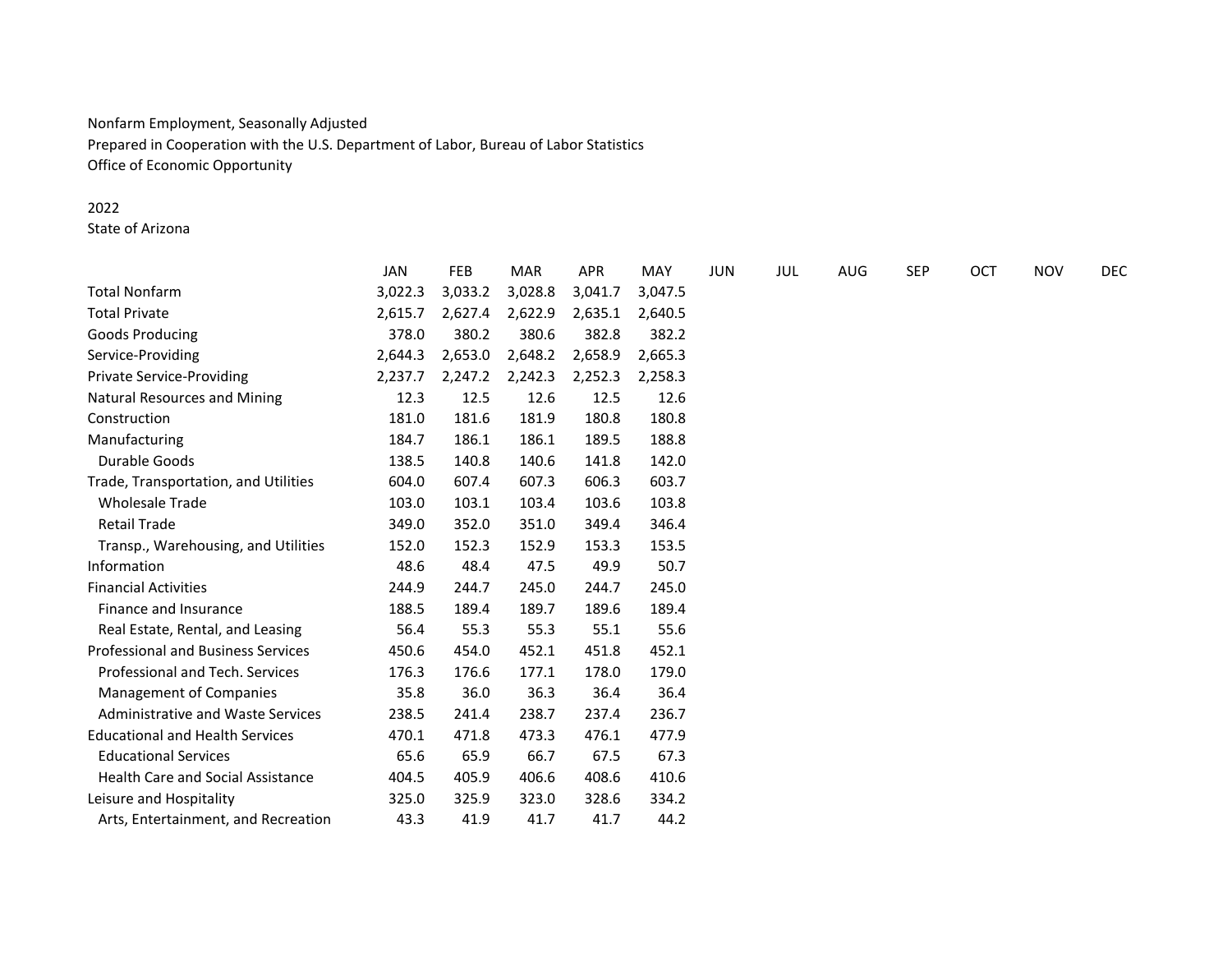| <b>Accommodation and Food Services</b> | 281.7 | 284.0 | 281.3 | 286.9 | 290.0 |
|----------------------------------------|-------|-------|-------|-------|-------|
| <b>Other Services</b>                  | 94.5  | 95.0  | 94.1  | 94.9  | 94.7  |
| Government                             | 406.6 | 405.8 | 405.9 | 406.6 | 407.0 |
| Federal Government                     | 57.3  | 57.5  | 57.4  | 57.3  | 57.1  |
| <b>State Government</b>                | 87.8  | 87.5  | 87.5  | 88.0  | 88.6  |
| Local Government                       | 261.5 | 260.8 | 261.0 | 261 3 | 261 3 |

Benchmark year 2021, quarter 1, rev. 6/10/2022

Data is in thousands, rounded to the nearest hundred.

Equal Opportunity Employer/ Program available in alternative format/ reasonable accomodations: 602-771-1110, TDD 1-800-367-8939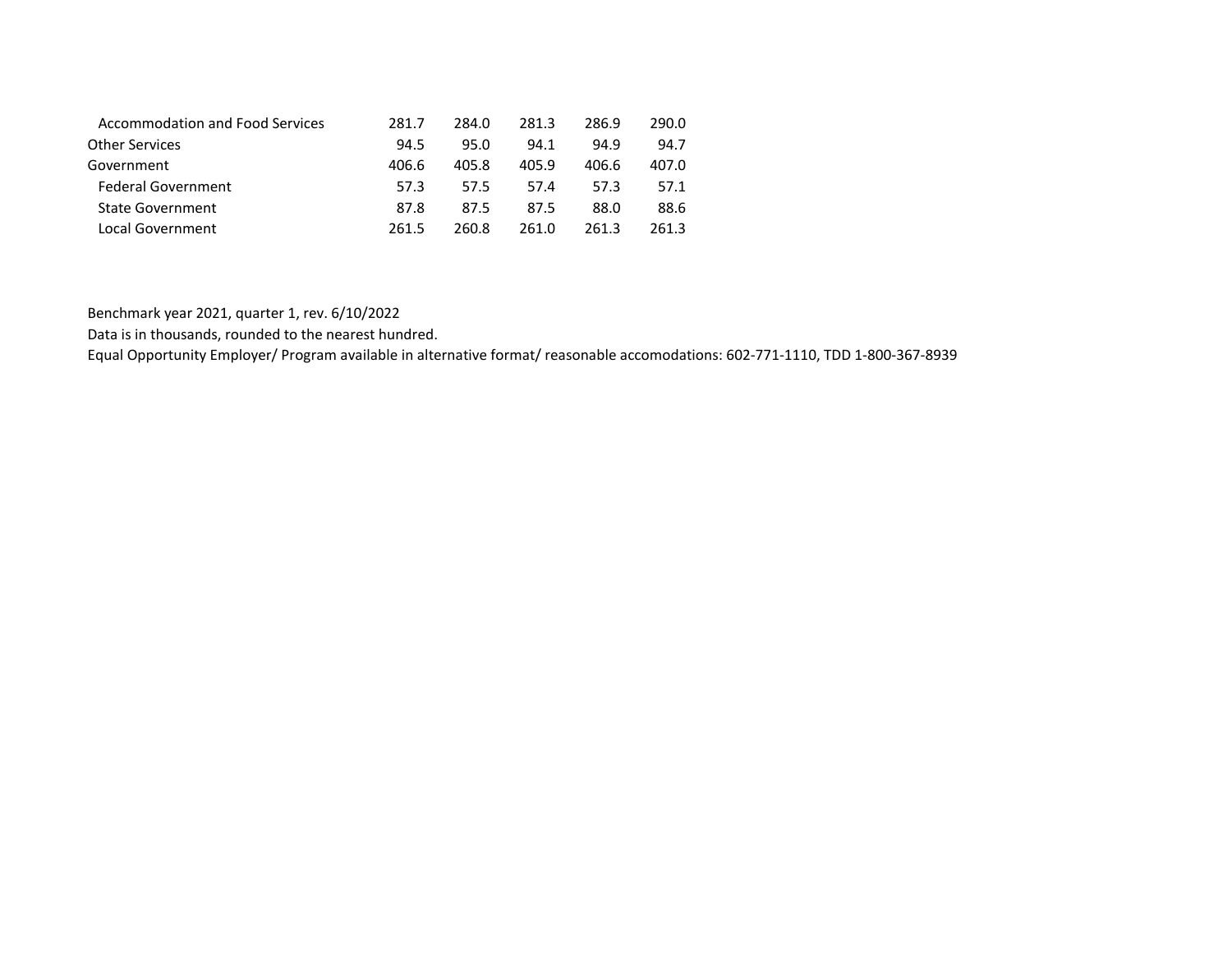# Nonfarm Employment, Seasonally Adjusted Prepared in Cooperation with the U.S. Department of Labor, Bureau of Labor Statistics Office of Economic Opportunity

## 2021

State of Arizona

|                                           | <b>JAN</b> | <b>FEB</b> | <b>MAR</b> | <b>APR</b> | <b>MAY</b> | <b>JUN</b> | JUL     | <b>AUG</b> | <b>SEP</b> | <b>OCT</b> | <b>NOV</b> | <b>DEC</b> |
|-------------------------------------------|------------|------------|------------|------------|------------|------------|---------|------------|------------|------------|------------|------------|
| <b>Total Nonfarm</b>                      | 2,892.4    | 2,903.8    | 2,920.7    | 2,928.4    | 2,939.2    | 2,958.6    | 2,979.8 | 2,981.1    | 2,989.0    | 2,995.1    | 2,995.4    | 3,011.9    |
| <b>Total Private</b>                      | 2,490.4    | 2,503.3    | 2,518.3    | 2,526.1    | 2,535.7    | 2,545.1    | 2,562.7 | 2,571.2    | 2,581.7    | 2,589.0    | 2,588.8    | 2,606.1    |
| Goods Producing                           | 365.5      | 365.8      | 369.7      | 369.3      | 368.7      | 369.2      | 370.4   | 371.2      | 373.9      | 372.9      | 372.5      | 374.9      |
| Service-Providing                         | 2,526.9    | 2,538.0    | 2,551.0    | 2,559.1    | 2,570.5    | 2,589.4    | 2,609.4 | 2,609.9    | 2,615.1    | 2,622.2    | 2,622.9    | 2,637.0    |
| <b>Private Service-Providing</b>          | 2,124.9    | 2,137.5    | 2,148.6    | 2,156.8    | 2,167.0    | 2,175.9    | 2,192.3 | 2,200.0    | 2,207.8    | 2,216.1    | 2,216.3    | 2,231.2    |
| <b>Natural Resources and Mining</b>       | 11.9       | 11.7       | 11.7       | 11.9       | 11.9       | 11.9       | 11.9    | 12.0       | 12.1       | 12.2       | 12.4       | 12.3       |
| Construction                              | 175.1      | 174.9      | 177.7      | 177.4      | 176.9      | 177.3      | 178.0   | 178.4      | 180.5      | 177.7      | 177.2      | 179.2      |
| Manufacturing                             | 178.5      | 179.2      | 180.3      | 180.0      | 179.9      | 180.0      | 180.5   | 180.8      | 181.3      | 183.0      | 182.9      | 183.4      |
| Durable Goods                             | 134.7      | 135.3      | 135.7      | 135.5      | 135.4      | 135.4      | 135.8   | 135.9      | 136.4      | 137.8      | 138.2      | 137.0      |
| Trade, Transportation, and Utilities      | 570.4      | 574.7      | 577.1      | 574.6      | 577.4      | 580.8      | 584.8   | 587.5      | 590.4      | 594.6      | 594.4      | 599.4      |
| <b>Wholesale Trade</b>                    | 99.5       | 99.8       | 100.3      | 100.5      | 100.7      | 101.1      | 101.5   | 101.8      | 101.8      | 101.4      | 101.6      | 102.6      |
| <b>Retail Trade</b>                       | 330.7      | 333.1      | 334.5      | 335.0      | 337.2      | 339.0      | 340.3   | 341.4      | 343.2      | 344.8      | 342.8      | 345.4      |
| Transp., Warehousing, and Utilities       | 140.2      | 141.8      | 142.3      | 139.1      | 139.5      | 140.7      | 143.0   | 144.3      | 145.4      | 148.4      | 150.0      | 151.4      |
| Information                               | 45.4       | 45.8       | 46.0       | 45.9       | 46.4       | 47.0       | 47.6    | 47.8       | 48.5       | 49.1       | 49.3       | 49.8       |
| <b>Financial Activities</b>               | 243.1      | 244.1      | 245.9      | 245.7      | 245.6      | 244.8      | 246.9   | 247.0      | 246.5      | 245.9      | 246.2      | 246.1      |
| Finance and Insurance                     | 189.8      | 190.8      | 192.1      | 191.4      | 190.7      | 190.0      | 190.8   | 190.3      | 189.4      | 189.0      | 189.4      | 189.1      |
| Real Estate, Rental, and Leasing          | 53.3       | 53.3       | 53.8       | 54.3       | 54.9       | 54.8       | 56.1    | 56.7       | 57.1       | 56.9       | 56.8       | 57.0       |
| <b>Professional and Business Services</b> | 437.2      | 441.3      | 443.9      | 443.3      | 445.1      | 443.4      | 443.9   | 446.2      | 447.8      | 447.1      | 447.1      | 450.7      |
| Professional and Tech. Services           | 163.4      | 164.6      | 166.1      | 167.2      | 169.4      | 169.0      | 170.5   | 171.0      | 173.1      | 174.5      | 174.8      | 176.1      |
| <b>Management of Companies</b>            | 32.7       | 32.8       | 32.9       | 33.1       | 33.4       | 33.6       | 33.9    | 34.2       | 34.4       | 34.5       | 34.9       | 35.1       |
| Administrative and Waste Services         | 241.1      | 243.9      | 244.9      | 243.0      | 242.3      | 240.8      | 239.5   | 241.0      | 240.3      | 238.1      | 237.4      | 239.5      |
| <b>Educational and Health Services</b>    | 459.5      | 460.3      | 461.8      | 464.0      | 462.9      | 463.1      | 465.9   | 466.0      | 466.8      | 467.0      | 468.2      | 468.6      |
| <b>Educational Services</b>               | 64.0       | 63.3       | 64.0       | 63.8       | 63.8       | 64.4       | 65.4    | 64.6       | 64.6       | 65.4       | 65.1       | 64.7       |
| <b>Health Care and Social Assistance</b>  | 395.5      | 397.0      | 397.8      | 400.2      | 399.1      | 398.7      | 400.5   | 401.4      | 402.2      | 401.6      | 403.1      | 403.9      |
| Leisure and Hospitality                   | 281.5      | 283.5      | 285.2      | 293.9      | 299.7      | 306.1      | 311.8   | 312.8      | 314.5      | 319.0      | 317.1      | 322.2      |
| Arts, Entertainment, and Recreation       | 35.1       | 33.8       | 35.4       | 37.0       | 38.1       | 39.2       | 39.1    | 40.4       | 41.0       | 42.0       | 42.3       | 42.2       |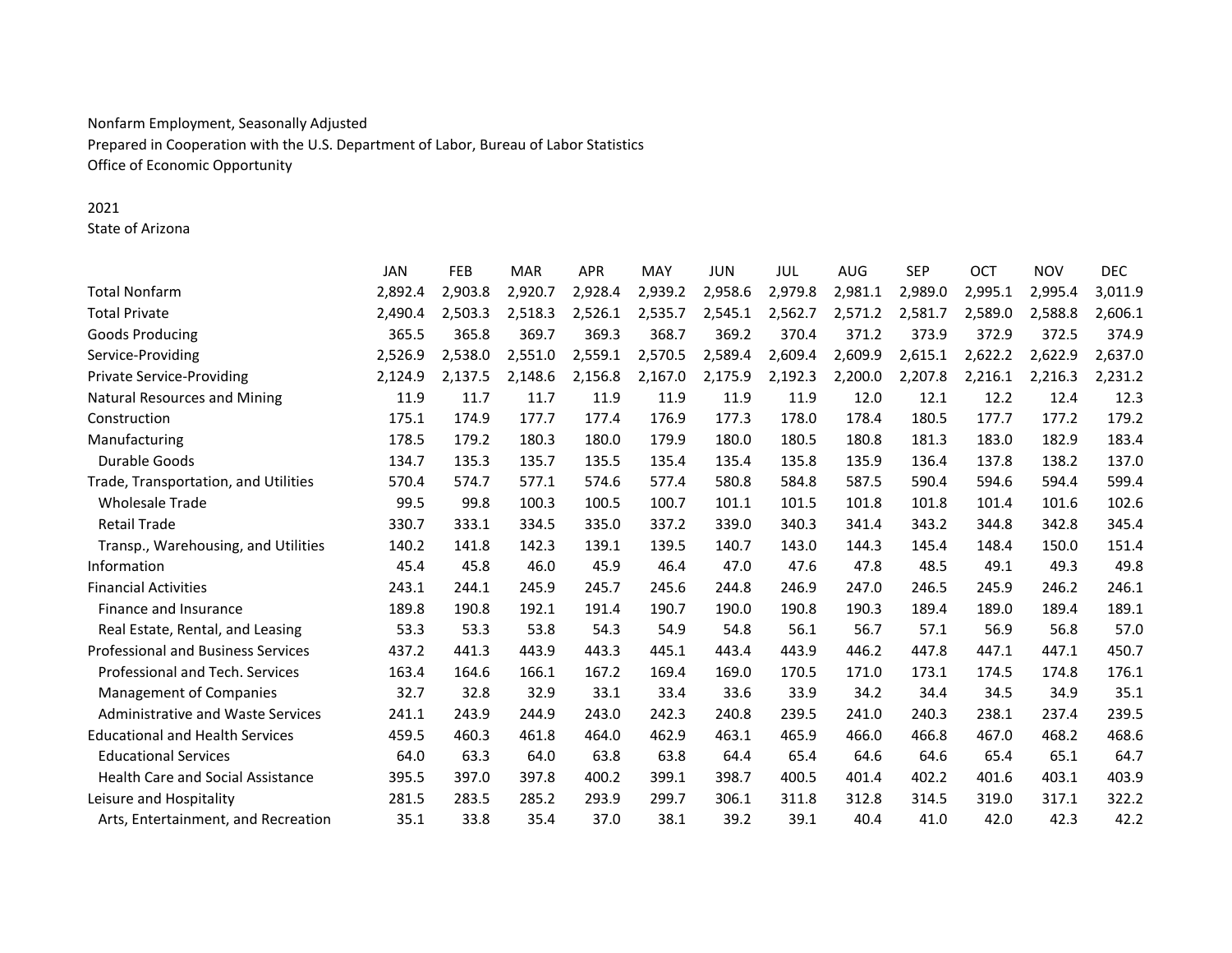| Accommodation and Food Services | 246.4 | 249.7 | 249.8 | 256.9 | 261.6 | 266.9 | 272.7 | 272.4 | 273.5 | 277.0 | 274.8 | 280.0 |
|---------------------------------|-------|-------|-------|-------|-------|-------|-------|-------|-------|-------|-------|-------|
| Other Services                  | 87.8  | 87.8  | 88.7  | 89.4  | 89.9  | 90.7  | 91.4  | 92.7  | 93.3  | 93.4  | 94.0  | 94.4  |
| Government                      | 402.0 | 400.5 | 402.4 | 402.3 | 403.5 | 413.5 | 417.1 | 409.9 | 407.3 | 406.1 | 406.6 | 405.8 |
| <b>Federal Government</b>       | 57.6  | 57.6  | 57.6  | 57.4  | 57.6  | 57.5  | 57.8  | 57.6  | 57.4  | 57.2  | 57.5  | 57.2  |
| <b>State Government</b>         | 87.8  | 87.3  | 87.9  | 88.3  | 88.9  | 89.2  | 89.3  | 89.7  | 88.6  | 88.5  | 88.5  | 88.3  |
| Local Government                | 256.6 | 255.6 | 256.9 | 256.6 | 257.0 | 266.8 | 270.0 | 262.6 | 261.3 | 260.4 | 260.6 | 260.3 |

Benchmark year 2021, quarter 1, rev. 3/23/2022

Data is in thousands, rounded to the nearest hundred.

Equal Opportunity Employer/ Program available in alternative format/ reasonable accomodations: 602-771-1110, TDD 1-800-367-8939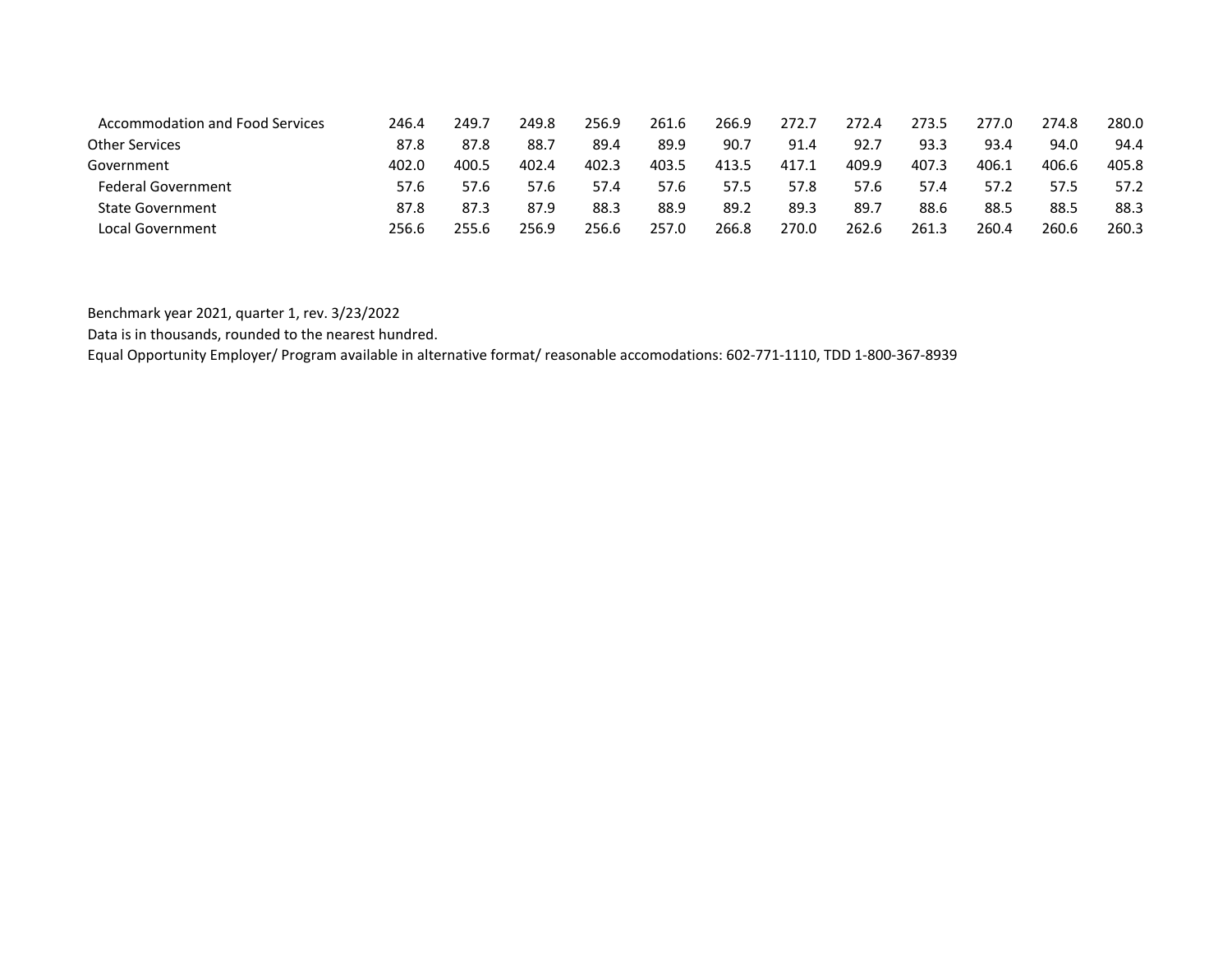# Nonfarm Employment, Seasonally Adjusted Prepared in Cooperation with the U.S. Department of Labor, Bureau of Labor Statistics Office of Economic Opportunity

## 2020

State of Arizona

|                                           | <b>JAN</b> | <b>FEB</b> | <b>MAR</b> | <b>APR</b> | MAY     | <b>JUN</b> | JUL     | <b>AUG</b> | <b>SEP</b> | <b>OCT</b> | <b>NOV</b> | <b>DEC</b> |
|-------------------------------------------|------------|------------|------------|------------|---------|------------|---------|------------|------------|------------|------------|------------|
| <b>Total Nonfarm</b>                      | 2.990.4    | 2,996.2    | 2,980.1    | 2,657.5    | 2,737.9 | 2,806.9    | 2,792.7 | 2,820.6    | 2,833.3    | 2,862.5    | 2,872.9    | 2,882.2    |
| <b>Total Private</b>                      | 2,569.8    | 2,569.5    | 2,556.1    | 2,242.9    | 2,325.1 | 2,402.2    | 2,383.8 | 2,401.8    | 2,426.3    | 2,458.0    | 2,470.3    | 2,480.1    |
| Goods Producing                           | 368.5      | 369.0      | 369.3      | 359.4      | 361.8   | 361.7      | 356.4   | 359.2      | 360.5      | 362.5      | 364.2      | 365.6      |
| Service-Providing                         | 2,621.9    | 2,627.2    | 2,610.8    | 2,298.1    | 2,376.1 | 2,445.2    | 2,436.3 | 2,461.4    | 2,472.8    | 2,500.0    | 2,508.7    | 2,516.6    |
| <b>Private Service-Providing</b>          | 2,201.3    | 2,200.5    | 2,186.8    | 1,883.5    | 1,963.3 | 2,040.5    | 2,027.4 | 2,042.6    | 2,065.8    | 2,095.5    | 2,106.1    | 2,114.5    |
| <b>Natural Resources and Mining</b>       | 13.1       | 12.8       | 12.9       | 12.7       | 12.6    | 11.9       | 11.6    | 11.8       | 11.8       | 11.7       | 11.6       | 11.6       |
| Construction                              | 174.9      | 175.8      | 175.8      | 171.8      | 173.5   | 173.7      | 171.4   | 172.6      | 173.1      | 174.0      | 174.7      | 175.4      |
| Manufacturing                             | 180.5      | 180.4      | 180.6      | 174.9      | 175.7   | 176.1      | 173.4   | 174.8      | 175.6      | 176.8      | 177.9      | 178.6      |
| Durable Goods                             | 136.9      | 136.7      | 137.1      | 133.2      | 134.0   | 134.0      | 131.9   | 132.9      | 133.1      | 133.7      | 134.2      | 134.7      |
| Trade, Transportation, and Utilities      | 552.9      | 552.9      | 554.2      | 510.0      | 523.5   | 543.0      | 543.9   | 551.6      | 556.4      | 562.7      | 563.7      | 566.3      |
| <b>Wholesale Trade</b>                    | 99.8       | 100.1      | 100.1      | 95.6       | 96.0    | 96.0       | 96.2    | 96.7       | 96.8       | 98.5       | 98.8       | 99.1       |
| <b>Retail Trade</b>                       | 327.7      | 327.8      | 328.5      | 292.3      | 302.1   | 318.8      | 318.5   | 322.9      | 325.1      | 327.4      | 326.4      | 327.4      |
| Transp., Warehousing, and Utilities       | 125.4      | 125.0      | 125.6      | 122.1      | 125.4   | 128.2      | 129.2   | 132.0      | 134.5      | 136.8      | 138.5      | 139.8      |
| Information                               | 49.9       | 49.7       | 49.4       | 43.5       | 43.3    | 42.8       | 43.2    | 43.6       | 45.3       | 45.2       | 45.1       | 45.3       |
| <b>Financial Activities</b>               | 233.4      | 233.8      | 233.7      | 230.0      | 231.7   | 232.9      | 233.9   | 234.9      | 236.3      | 237.8      | 238.8      | 240.3      |
| Finance and Insurance                     | 175.7      | 176.2      | 176.5      | 177.1      | 178.6   | 179.7      | 180.6   | 181.8      | 183.2      | 184.6      | 185.5      | 186.9      |
| Real Estate, Rental, and Leasing          | 57.7       | 57.6       | 57.2       | 52.9       | 53.1    | 53.2       | 53.3    | 53.1       | 53.1       | 53.2       | 53.3       | 53.4       |
| <b>Professional and Business Services</b> | 451.8      | 450.6      | 448.4      | 414.7      | 424.5   | 428.6      | 420.6   | 424.6      | 425.3      | 429.6      | 431.6      | 433.1      |
| Professional and Tech. Services           | 161.3      | 161.6      | 161.1      | 155.3      | 157.3   | 158.3      | 158.3   | 159.1      | 159.3      | 160.5      | 161.0      | 162.2      |
| <b>Management of Companies</b>            | 33.7       | 33.8       | 34.0       | 31.5       | 31.3    | 31.3       | 31.3    | 31.4       | 31.4       | 31.5       | 31.8       | 31.4       |
| <b>Administrative and Waste Services</b>  | 256.8      | 255.2      | 253.3      | 227.9      | 235.9   | 239.0      | 231.0   | 234.1      | 234.6      | 237.6      | 238.8      | 239.5      |
| <b>Educational and Health Services</b>    | 479.0      | 477.5      | 476.3      | 430.0      | 440.9   | 447.8      | 448.6   | 451.0      | 453.6      | 458.7      | 459.6      | 461.8      |
| <b>Educational Services</b>               | 74.5       | 72.5       | 72.7       | 57.8       | 59.3    | 60.2       | 60.3    | 60.2       | 60.4       | 63.4       | 63.4       | 63.5       |
| <b>Health Care and Social Assistance</b>  | 404.5      | 405.0      | 403.6      | 372.2      | 381.6   | 387.6      | 388.3   | 390.8      | 393.2      | 395.3      | 396.2      | 398.3      |
| Leisure and Hospitality                   | 339.3      | 341.1      | 330.4      | 194.0      | 231.1   | 263.0      | 252.5   | 251.1      | 262.5      | 274.1      | 279.8      | 280.3      |
| Arts, Entertainment, and Recreation       | 46.9       | 47.1       | 46.2       | 23.4       | 26.2    | 32.0       | 25.9    | 25.2       | 30.4       | 32.9       | 34.4       | 35.0       |